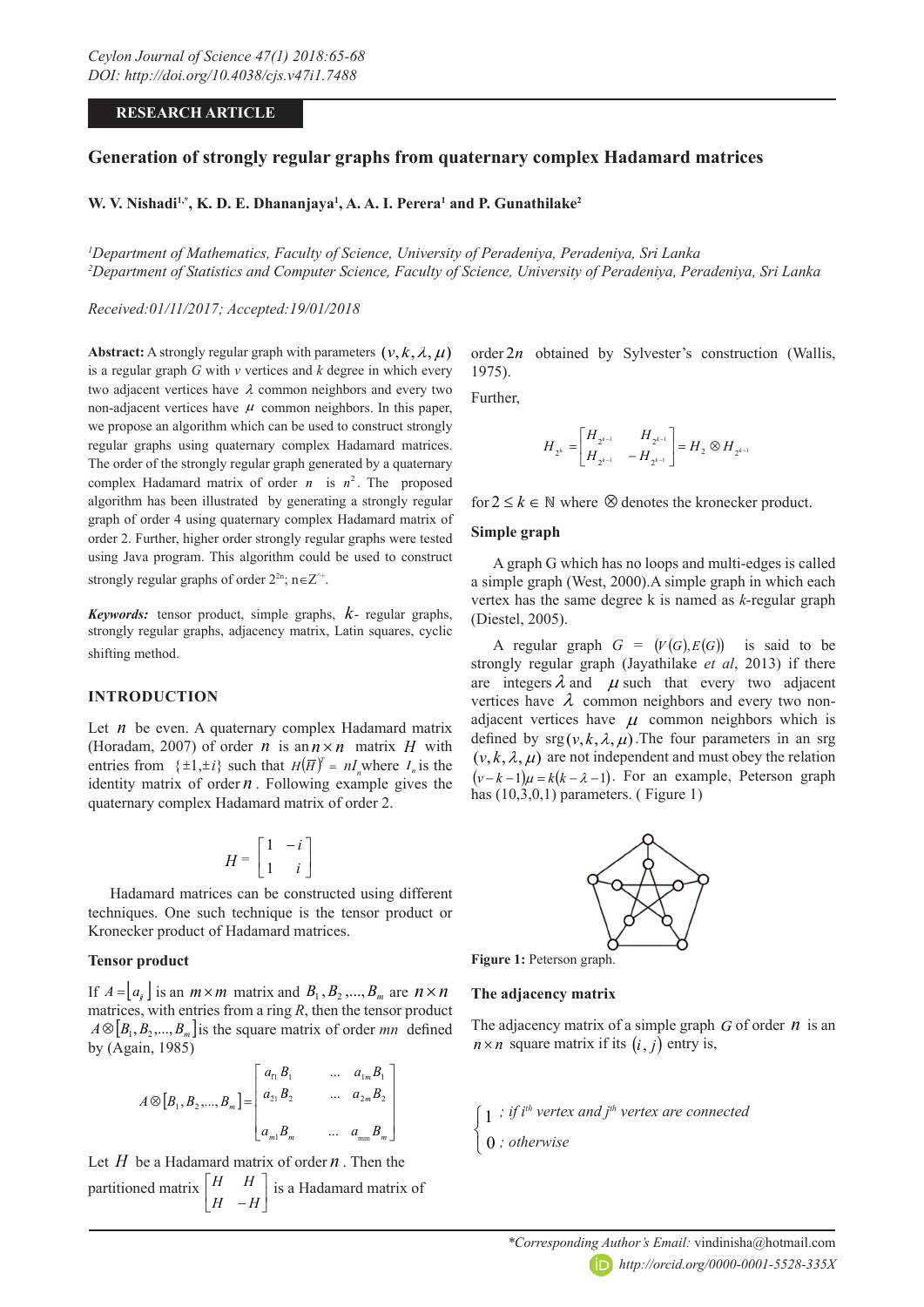Furthermore, the adjacency matrix A of a strongly regular graph satisfies  $AJ=JA=kJ$  and  $A^2 + (\mu - \lambda)A + (\mu - k)I = \mu J$ , where *I* denotes the identity matrix and *J* denotes the matrix whose all entries are 1 (Chartrand, 1985).

## **Latin square**

A Latin square *L* of order *n* is an  $n \times n$  array containing *n* different symbols such that each symbol occurs exactly once in each row and each column (Harris *et al*, 2000).

$$
\begin{bmatrix} 1 & 2 & 3 & 4 \ 3 & 4 & 1 & 2 \ 2 & 1 & 4 & 3 \ 4 & 3 & 2 & 1 \end{bmatrix}
$$

If  $L = L^T$ , then *L* is said to be Symmetric Latin square (van Lint, 2001). In our work Cyclic shifting method (Nishadi *et al*, 2017) is used to construct symmetric Latin squares.

$$
\begin{bmatrix} 1 & 2 & 3 & 4 \ 2 & 3 & 4 & 1 \ 3 & 4 & 1 & 2 \ 4 & 1 & 2 & 3 \end{bmatrix}
$$

In this paper, we have proposed an algorithm which can be used to generate strongly regular graphs from quaternary complex Hadamard matrices of order  $2^n$  for  $n \ge 1$ .

## **METHODOLOGY**

The method of formulating a  $\text{srg}(v, k, \lambda, \mu)$  graph from quaternary complex Hadamard matrices is given as a recursive algorithm.

## **Steps of the proposed algorithm**

Consider the quaternary complex Hadamard matrix of order 2 and label columns as column vectors  $c_1$ ,  $c_2$ .

$$
C_2 = \begin{bmatrix} 1 & -i \\ 1 & i \end{bmatrix} = \begin{bmatrix} c_1 & c_2 \end{bmatrix}
$$

Multiply each column vector by the transpose of its conjugate and label the resulting matrices as  $C_i$ . Applying it to the first column vector  $c_1$  and second column vector  $c_2$ , the following block matrices can be obtained.

$$
C_1 = c_1 \overline{c_1}^T = \begin{bmatrix} 1 \\ 1 \end{bmatrix} \cdot [1 \quad 1] = \begin{bmatrix} 1 & 1 \\ 1 & 1 \end{bmatrix}
$$

$$
C_2 = c_2 \overline{c_2}^T = \begin{bmatrix} -i \\ i \end{bmatrix} \cdot [i \quad -i] = \begin{bmatrix} 1 & -1 \\ -1 & 1 \end{bmatrix}
$$

By using cyclic shifting method, symmetric Latin

square of order 2,  $\begin{bmatrix} C_1 & C_2 \\ C_2 & C_1 \end{bmatrix}$ ļ. 2  $V_1$  $\begin{bmatrix} C_1 & C_2 \\ C_2 & C_1 \end{bmatrix}$  can be constructed and, replacing each element by the above constructed  $2 \times 2$ matrices, and then replacing -1 by 1 and 1 by 0 the following adjacency matrix of strongly regular graph of order  $4=2<sup>2</sup>$ 

can be obtained.

| $\overline{0}$ | 0              | 0              | $1$ ]                                       |
|----------------|----------------|----------------|---------------------------------------------|
| $\overline{0}$ | $\overline{0}$ | $\mathbf{1}$   | $\begin{bmatrix} 0 \\ 0 \\ 0 \end{bmatrix}$ |
| $\overline{0}$ | $\mathbf 1$    | $\overline{0}$ |                                             |
|                | $\overline{0}$ | $\overline{0}$ |                                             |

Construction of quaternary complex Hadamard matrix of order 4,  $C_4$ , from  $C_2$  using Sylvester's construction is given below:

$$
C_4 = \begin{bmatrix} C_2 & C_2 \ C_2 & -C_2 \end{bmatrix} = \begin{bmatrix} 1 & -i & 1 & -i \\ 1 & i & 1 & i \\ 1 & -i & -1 & i \\ 1 & i & -1 & -i \end{bmatrix} = \begin{bmatrix} c_1 & c_2 & c_3 & c_4 \end{bmatrix}
$$

Then using the above construction  $C_i$ 's can be formulated as follows:

$$
C_i = c_i \overline{c_i}^T
$$
, where  $i = 1, 2, 3, 4$ 

$$
C_{1} = \begin{bmatrix} 1 \\ 1 \\ 1 \end{bmatrix} \cdot [1 \quad 1 \quad 1 \quad 1] = \begin{bmatrix} 1 & 1 & 1 & 1 \\ 1 & 1 & 1 & 1 \\ 1 & 1 & 1 & 1 \\ 1 & 1 & 1 & 1 \end{bmatrix}
$$
  
\n
$$
C_{2} = \begin{bmatrix} -i \\ i \\ -i \\ i \end{bmatrix} \cdot [i \quad -i \quad i \quad -i] = \begin{bmatrix} 1 & -1 & 1 & -1 \\ -1 & 1 & -1 & 1 \\ 1 & -1 & 1 & -1 \\ -1 & 1 & -1 & 1 \end{bmatrix}
$$
  
\n
$$
C_{3} = \begin{bmatrix} 1 \\ 1 \\ -1 \end{bmatrix} \cdot [1 \quad 1 \quad -1 \quad -1] = \begin{bmatrix} 1 & 1 & -1 & -1 \\ 1 & 1 & -1 & -1 \\ -1 & -1 & 1 & 1 \\ -1 & -1 & 1 & 1 \end{bmatrix}
$$
  
\n
$$
C_{4} = \begin{bmatrix} -i \\ i \\ i \\ -i \end{bmatrix} \cdot [i \quad -i \quad -i \quad i] = \begin{bmatrix} 1 & -1 & -1 & 1 \\ -1 & 1 & 1 & -1 \\ -1 & 1 & 1 & -1 \\ 1 & -1 & -1 & 1 \end{bmatrix}
$$

By using cyclic shifting method, the following Symmetric Latin square can be obtained.

| $\mid C_1 \mid$ | $C_{2}$                     | $C_{3}$ | $C_4 \mid$ |
|-----------------|-----------------------------|---------|------------|
| $C_2$           | $C_{3}$                     | $C_{4}$ | $C_1 \mid$ |
| $\subset$       | $C_{\scriptscriptstyle{A}}$ | $C_{1}$ | $C_{2}$    |
| $C_{4}$         | $C_{1}$                     | $C_{2}$ | $C_{3}$    |

The resulting adjacency matrix of strongly regular graph of order  $16=4^2$  as follows.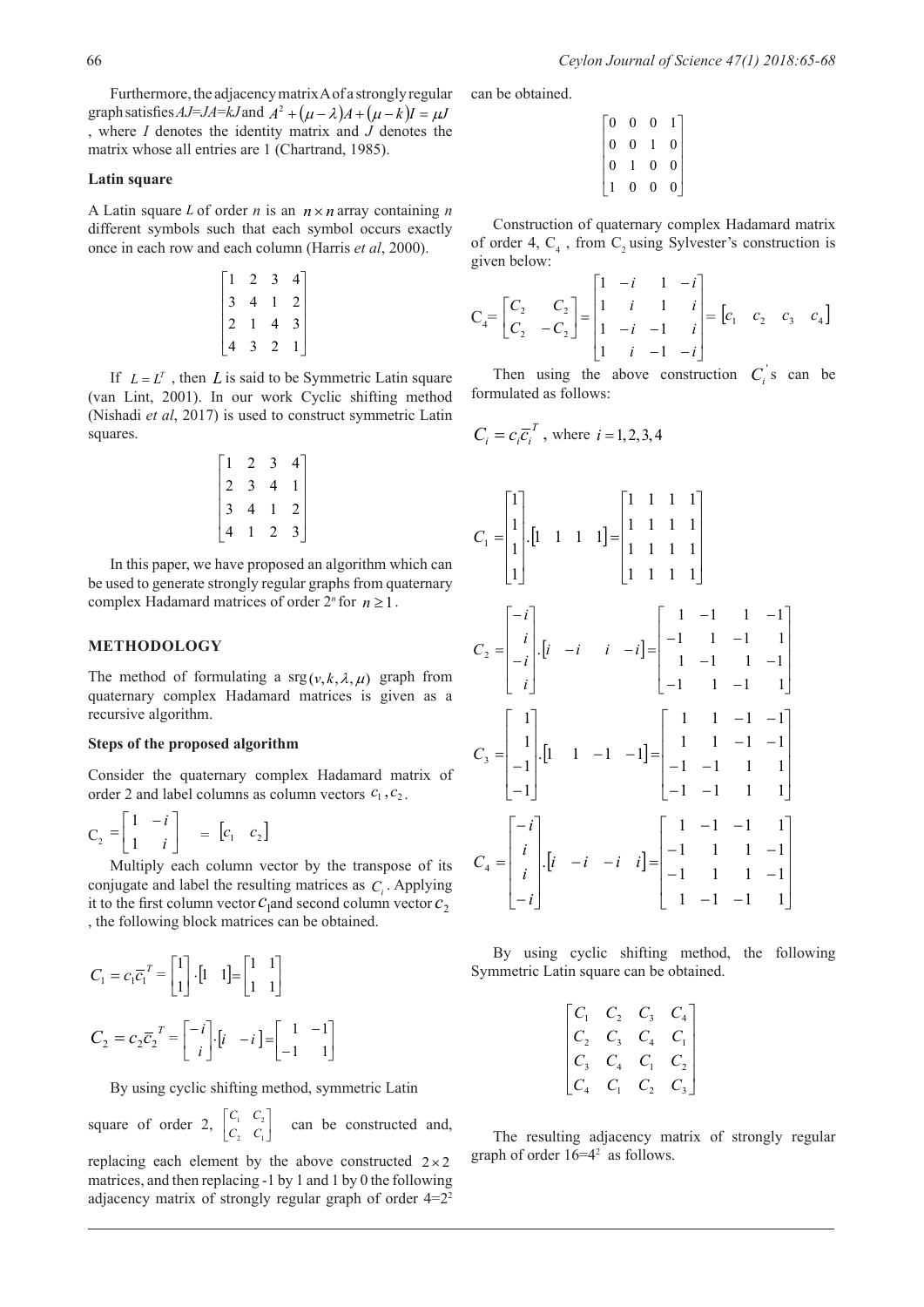$\overline{\phantom{a}}$  $\overline{\phantom{a}}$  $\overline{\phantom{a}}$  $\overline{\phantom{a}}$  $\overline{\phantom{a}}$  $\overline{\phantom{a}}$  $\overline{\phantom{a}}$  $\overline{\phantom{a}}$  $\overline{\phantom{a}}$  $\overline{\phantom{a}}$ ヿ  $\mathbf{r}$  $\overline{a}$   $\overline{a}$  $\lfloor$  $\lceil$ 1 1 0 0 1 1 0 0 1 0 0 1 0 0 0 0 1 0 1 0 0 0 1 1  $0 \quad 0$ 1 0 1 0 0 1 0 1 0 0 0 0 1 0 0 1 0 1 0 1 0 0 0 0 0 1 1 0 0 0 0 0 0 1 1 0 1 0 1 0 0 1 0 1 1 0 1 0 0 1 0 1 0 0 0 0 0 0 0 0 0 0 0 0 0 0 0 0 0 1 1 0 1 0 0 1 1 0 0 1 0 1 1 0 1 1 0 0 1 1 0 0 0 0 1 1 0 0 1 1 0 0 0 0 0 0 0 0 0 0 0 0 0 0 0 0 0 1 1 0 1 0 0 1 1 0 0 1 0 1 1 0 1 1 0 0 1 1 0 0 0 0 1 1 0 0 1 1 1 0 1 0 0 1 0 1 1 0 1 0 0 1 0 1 0 1 1 0 1 0 0 1 1 0 0 1 0 1 1 0 1 1 0 0 1 1 0 0  $0 \t 0 \t 1$ 0 0 1 1 1 0 1 0  $0<sub>1</sub>$ 1 0 1 0 0 1 0 1 0 0 0 0 0 0 0 0 0 0 0 0  $\overline{0}$ 

We can obtain the strongly regular graphs by applying the same procedure for the quaternary complex Hadamard matrix of order  $2^n$  for  $n \ge 1$  obtained from Sylvester's construction.

## **RESULTS AND DISCUSSION**

It can be seen that each block that are constructed by the operation  $C_m = c_m \overline{c}_m^T$  for  $m = 2, 4, ...$  are symmetric  $(C_m = C_m^T)$ . Every undirected graph has symmetric property." Above method is used to construct strongly regular graph from the Quaternary complex Hadamard matrices of order  $m = 2.4$ . A Computer program has been developed by using proposed algorithm, to obtained Strong regular graphs $(v, k, \lambda, \mu)$  with large number of vertices. Java Programming and C+ language were used to write the above programme and the following figures were obtained.

Using the quaternary complex Hadamard matrix of order 2, we can obtain  $\text{srg}(4,1,0,0)$ (Figure 2). This graph contains 4 vertices with only one degree and every two adjacent vertices and two non-adjacent vertices have not any common neighbours.



**Figure 2:** The strongly regular graph obtained from the quaternary complex Hadamard matrix  $C_2$ .

Also, srg (16,6,2,2)( Figure 3) can be obtained from the quaternary complex Hadamard matrix of order 4.This graph contains 16 vertices for which each vertex has the degree 6 and every two adjacent vertices have 2 common neighbours and every non-adjacent vertices have 2 common neighbours.



**Figure 3:** The strongly regular graph obtained from the quaternary complex Hadamard matrix  $C_4$ .

Using the quaternary complex Hadamard matrix of order 8, we can obtain srg  $(64, 28, 12, 12)$ (Figure 4).



**Figure 4:** The strongly regular graph obtained from the quaternary complex Hadamard matrix  $C_{8}$ .

## **CONCLUSION**

Regular graph of  $m^2$  vertices has been constructed from quaternary Complex Hadamard matrix of order *m* where  $m = 2^k$ ,  $k \in \mathbb{N}$ . Also, the adjacency matrix of the relevant graph can be obtained and it has symmetric property. Furthermore, the adjacency matrix A of a constructed regular graph satisfies  $AJ=JA=kJ$  and  $A^2 + (\mu - \lambda)A + (\mu - k)I = \mu J$ , where *I* denotes the identity matrix and *J* denotes the matrix whose all entries are 1. Thus obtained graphs are strongly regular graphs with parameters  $v = 4n^2$ ,  $k = 2n^2 - n$  and  $\lambda = \mu = n^2 - n$ . Other observation is the strongly regular graphs obtained from the normalized Hadamard matrices and that of quaternary complex Hadamard matrices are equivalent.